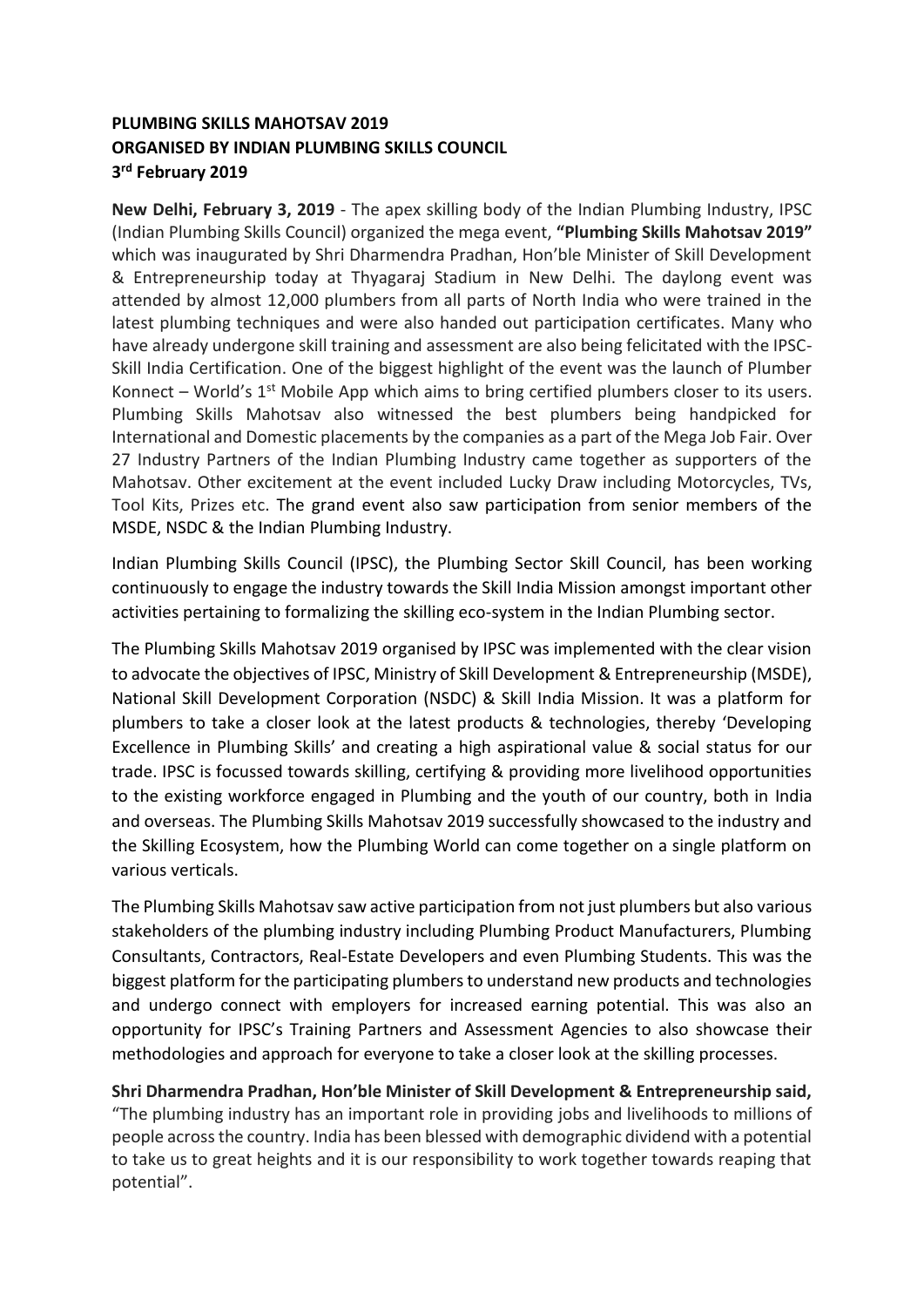"With majority of the plumbing industry workforce in India informally trained, it is imperative for us to incorporate technological interventions to expand the horizon of skill training across our plumbing workforce to match with the global standards" **further added Pradhan.**

Speaking at the Plumbing Skills Mahotsav, **Dr. R.K. Somany, Chairman, Indian Plumbing Skills Council (IPSC) said**, "We at IPSC understand the value of plumbers. They are the first soldiers in the line of defence against issues such as water shortage, water-borne diseases and play a very vital role in keeping the society clean and safe. We have made a promise to the community and country to train a workforce of 12 Lakh by 2022, out of which we have already trained and certified more than 90,000 plumbers. IPSC, through its various activities, is putting Indian plumbers on a global platform".

**Dr. Somany further elaborated**, "Plumbing Skills Mahotsav initiative is undertaken to advocate the public about the importance of plumbing and also educate our plumbers in India about the important work they undertake. It is very heartening to see women plumbers here today amongst us and this has only been possible owing to training and inclusivity offered by IPSC."

**Dr. Manish Kumar, MD & CEO, National Skill Development Corporation** (NSDC) said, "Given the growing demands of real estate, infrastructure and with it, the need for highly skilled Plumbers. commend the Indian Plumbing Skills Council (IPSC) for the efforts they have been making for enhancing the skills of Plumbers across the Country. I congratulate them for undertaking initiatives such as 'Plumbing Skills Mahotsav' which aims to exhibit the latest of plumbing products and provide networking opportunities to all Stakeholders. I am also delighted to hear of the launch of 'Plumber Konnect' app which aims to bring trained Plumbers closer to its users. I believe that initiatives such as these will provide the necessary impetus to the need for becoming responsive to market demand and meeting consumer expectations".

Plumbing Skills Mahotsav is a part of the larger ecosystem IPSC has envisaged and the launch of Mobile App, Plumber Konnect shall act as a catalyst in the perfect marriage of bringing technology and skills together to benefit the end consumer.

Plumber Konnect is an innovative app, where the user will get best service from a trained and certified plumber and genuine parts in minimum time on pre-approved costs. The app has also been seamlessly integrated to payment gateways.

**Mr Vinay Gupta, Vice Chairman, IPSC said**, "IPSC has been working continuously to engage the industry towards the Skill India Mission amongst important other activities pertaining to formalizing the skilling eco-system in the Indian Plumbing Sector. This is an event which is sure to be a milestone in the skilling ecosystem as it aspires to bring together the entire plumbing fraternity the Manufacturers, Consultants, Contractors, Developers, Workforce engaged in Plumbing along with the Skills Ecosystem comprising Ministry, NSDC, State Skill Missions, training and Assessment partner on one single platform. This is aimed towards fruitful interactions, value-addition to all the stakeholders involved and creation of an even more effective platform for the promotion of skill development in the plumbing sector".

"Overseas employment for the plumbing workforce is yet another area in which IPSC has also been particularly active and has also been largely successful.